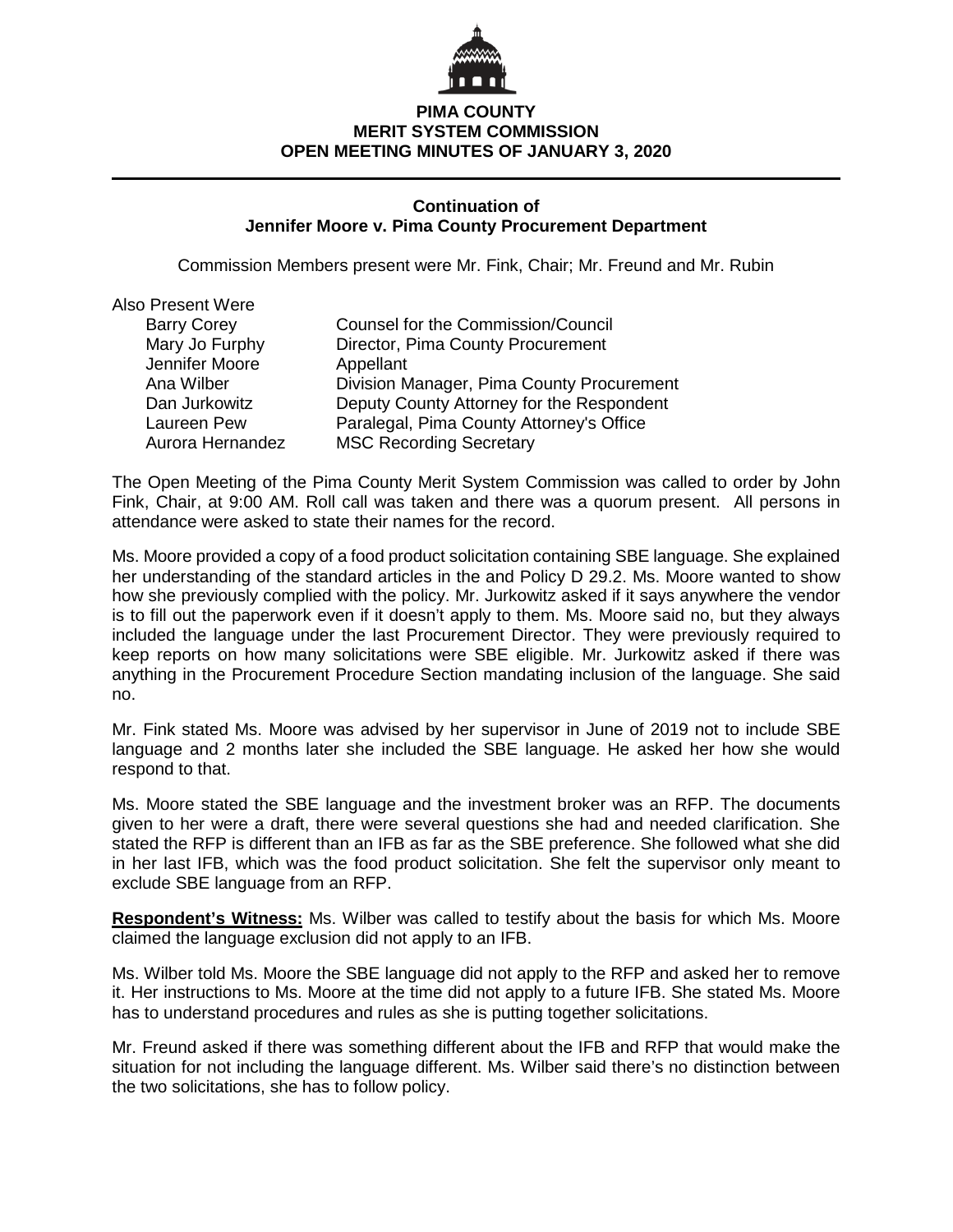Mr. Fink asked if the SBE language with regards to the dollar amount being under or over 500k pertained across the board. Ms. Wilber said yes.

## **Allegation #5**

Ms. Moore testified the PowerPoint slide had been corrected prior to presentation by staff. She stated she used the BOS-AIR guidance to prepare the presentation.

Mr. Jurkowitz asked Ms. Moore if she was familiar with Pima County Procurement Code and Board of Supervisors Policies regarding procurement. Did she ever read through it? If she refers to it? If she encounters an issue she is unsure about? Ms. Moore answered yes.

Mr. Jurkowitz asked Ms. Moore if she would agree to say the County Administrator had award authority was completely erroneous. She did. Ms. Moore left that in the slide to show there was an extra step in the process.

**ACTION:** *EXHIBIT #87, a more legible version of what is in exhibit 67, Bates 2580, was introduced* by Mr. Jurkowitz and admitted with no objections.

**ACTION:** *Exhibit A1, Slides Following the Slide in Exhibit 87* was introduced by Ms. Moore and admitted with a notation from Mr. Jurkowitz that the slides were changed.

Mr. Fink asked Ms. Moore to explain why on a slide that has a heading of Who Can Award? She listed three, two who can award, but the County Administrator who cannot. Ms. Moore said it was for illustration purposes for a direct select, you must obtain the County Administrator's approval. Ms. Moore stated this was just a PowerPoint and included discussion of the Board Policy D29-6.

### **Allegation #6**

Ms. Moore said she would not consider this typo a critical error because the contract number was on the first page, it included a copy of the contract which had the correct contract number on it. There are situations where typos are in BOS-AIR packets that go to the Board. Ms. Moore stated she thought the Buyer Senior mixed up papers.

Mr. Jurkowitz asked Ms. Moore if the Clerk relied on the information and put the contract under that contract number but the contract actually had a different number, would people be able to look it up online? Ms. Moore said there could be an issue.

Mr. Jurkowitz asked Ms. Moore if she subscribed to what other Procurement Officers testified, the Buyers are there to assist the Procurement Officers but the Procurement Officer is ultimately responsible for the work product?

Ms. Moore said the Buyers are to provide professional level support and they are responsible for certain tasks and performing their work. She said after it leaves her hands and she is not aware of what is happening then she is not directly responsible.

### **Allegation #7**

Ms. Moore said she didn't add a scope to *Exhibit 62.*

Mr. Jurkowitz referenced *Exhibit 62*, stating the first thing that happened was Ms. Moore tried to comply with the issues of the Department by amending the scope of an unrelated contract to include the same language. Isn't that what happened? Ms. Moore said no.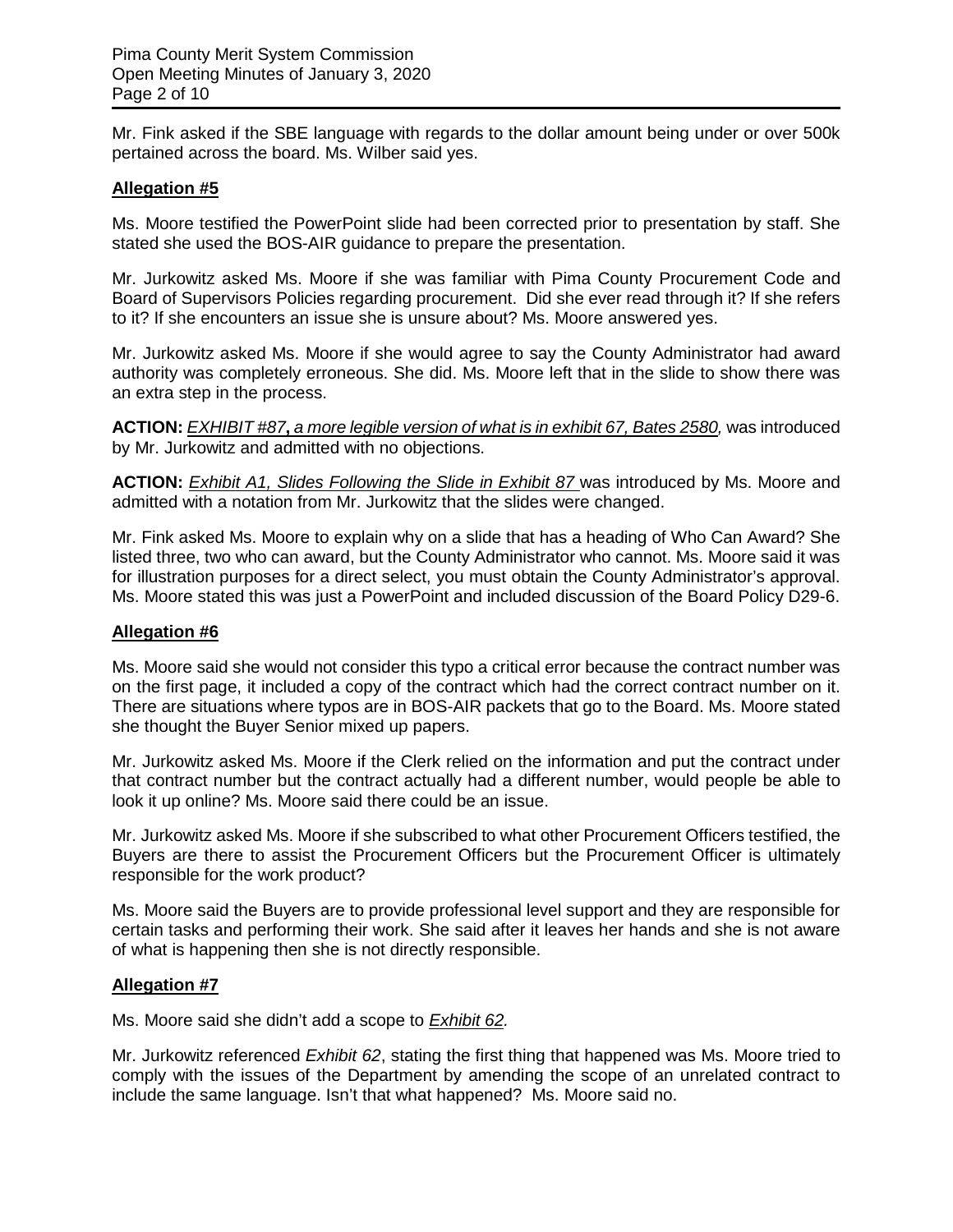Mr. Jurkowitz said according to Ms. Furphy, it's not appropriate to amend a Master Agreement to add an entirely different Scope of Services. He asked Ms. Moore if she was saying that's not what happened? She stated it was the same Scope of Services.

## **Allegation #8**

Ms. Moore testified when working on an RFP, they ask the Department to establish an Evaluation Committee at the onset, but sometimes things change and they add committee members later and process paperwork at different times. She stated this was the first time it was brought to her attention. Ms. Moore stated she was currently working on several and this time she would not accept an RFP packet unless the paperwork is done.

## **Allegation #9**

Ms. Moore stated she thought this was discussed at length and she had nothing to add.

**ACTION:** Recessed for 10-minute break at 10:31 AM and reconvened at 10:41 AM.

## **Allegation #10**

Ms. Moore stated typically past due requisitions are accounted for on year end in relationship to the total number of solicitations conducted. She believed her last performance appraisal was a 90% overall for the entire year.

# **Allegation # 11**

Ms. Moore stated the Buyer Senior had an approved packet to process for further signature and somehow things got bungled. Mr. Fink asked Ms. Moore if she took no responsibility for it. Ms. Moore explained when she gives a packet to the Buyer Senior, she expects that person to provide professional service in processing the packet. It is one of their main responsibilities. She stated she is not involved and aware in every step of the process.

Mr. Jurkowitz asked if she signed off on the packet when it was given to the Buyer Senior. Ms. Moore answered she believed so. The packet was approved by her, the Division Manager and the Procurement Director.

### **Allegation #12**

Ms. Moore testified she provided instruction to the Buyer to process and also gave him a copy of the procedure in which to follow. She stated if a Buyer performs a task and she's not aware of it, there is nothing she can do at that particular time to determine whether or not there was a mistake. She became aware of the mistake via email.

### **Allegation #13**

Ms. Moore said she is not responsible for adding descriptions to commodity codes or adding commodity codes into the system in the descriptions. The second part using the term vendor instead of discount or free form lines, leaving old comments on requisition notes and approving requisitions with incorrect descriptions. She stated there is no policy or procedure on how to create free form lines. Ms. Moore stated the problems were due to OccMed not being under Risk management and the new person was unfamiliar with the free form lines. She stated she does not check every commodity line as it is the Buyer Senior responsibility to create and alter commodity lines.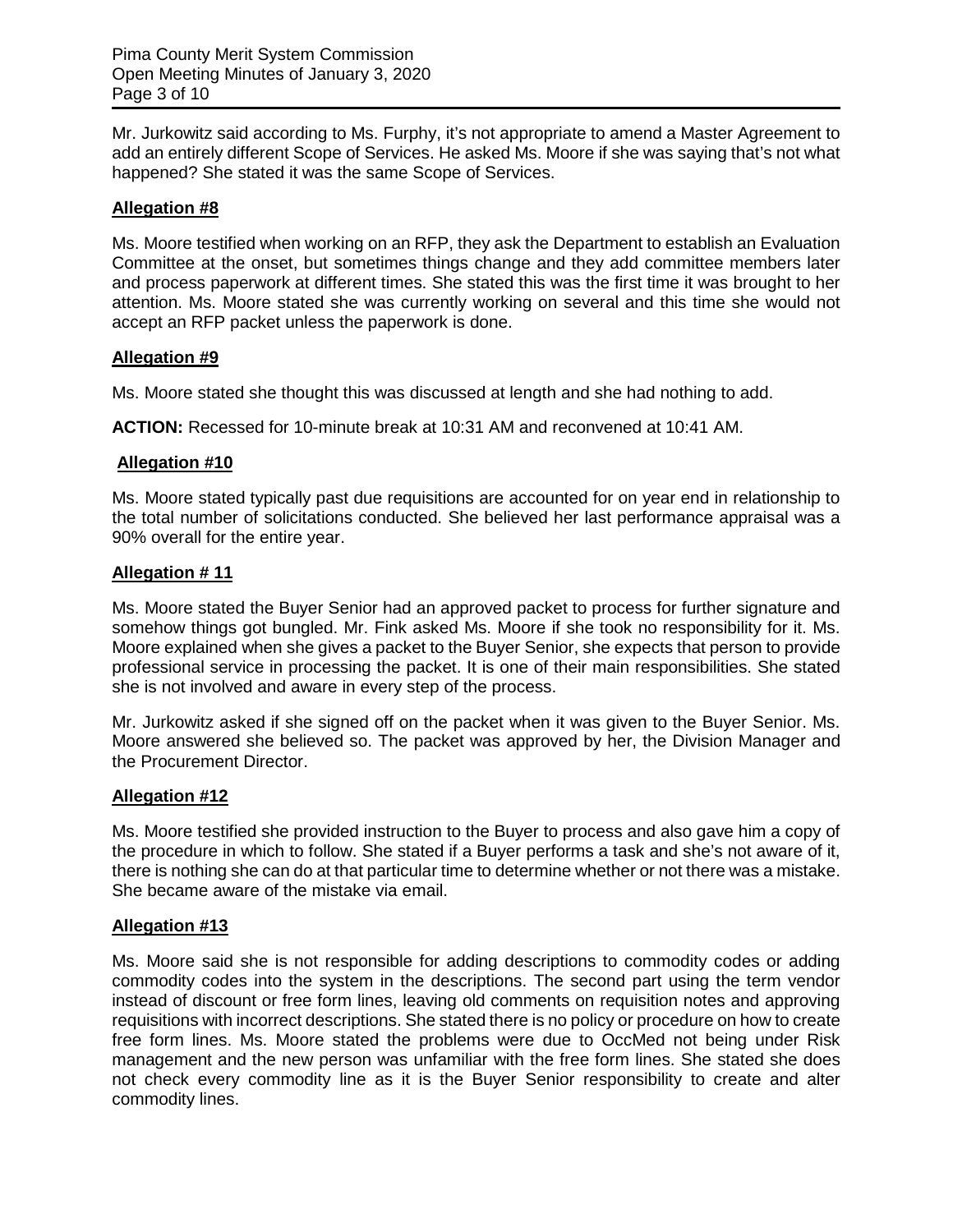## **Allegation #14**

Ms. Moore stated she did not change the unit price in the tabulation.

#### **Allegation #15**

Ms. Moore stated changes and upgrades were made to the system and they were in the process of changing how they complete NORFAs, Notice of Recommendation For Award. Once it was brought to her attention, it was corrected.

### **Allegation #16**

Ms. Moore stated corrections were requested and corrections were made.

### **Allegation #17**

Ms. Moore testified the packet was given to Ana for review and approval. The corrections were made and processed. It was after the fact that she was notified when working on a contract it must have all signatures. Ms. Moore said the packet was given directly to James by Ms. Wilber.

### **Allegation #18**

Mr. Fink asked Ms. Moore if she agreed there were numerous formatting errors. She stated there were typos.

#### **Allegation #19**

Ms. Moore stated she believed this to have been discussed and included in number 13.

### **Allegation #20**

Ms. Moore stated she believed this was discussed and included in number 13.

### **Allegation #21**

Ms. Moore stated there was no note in the file that a notification had been sent out. She doesn't follow up on every single action performed by a Buyer Senior.

### **Allegation #22**

Ms. Moore testified she has no control over vendors complaining.

**ACTION:** Commission recessed for break at 11:27 AM and returned at 11:32 AM.

Ms. Moore and Mr. Jurkowitz had nothing additional. Mr. Fink asked the Commission if they had questions for Ms. Moore.

Mr. Rubin asked Ms. Moore what went on during the Special Observation Periods.

Ms. Moore stated Ana would request a meeting, she would come in with a list of issues, she would note those issues. Sometimes Ms. Moore was allowed to discuss. She testified there was no special training during that time. She was only told what she did wrong.

Mr. Fink asked if she was informed of the areas that needed improvement over the 3-month period. *Exhibit #10* previously admitted. Ms. Moore said she was to consistently perform her job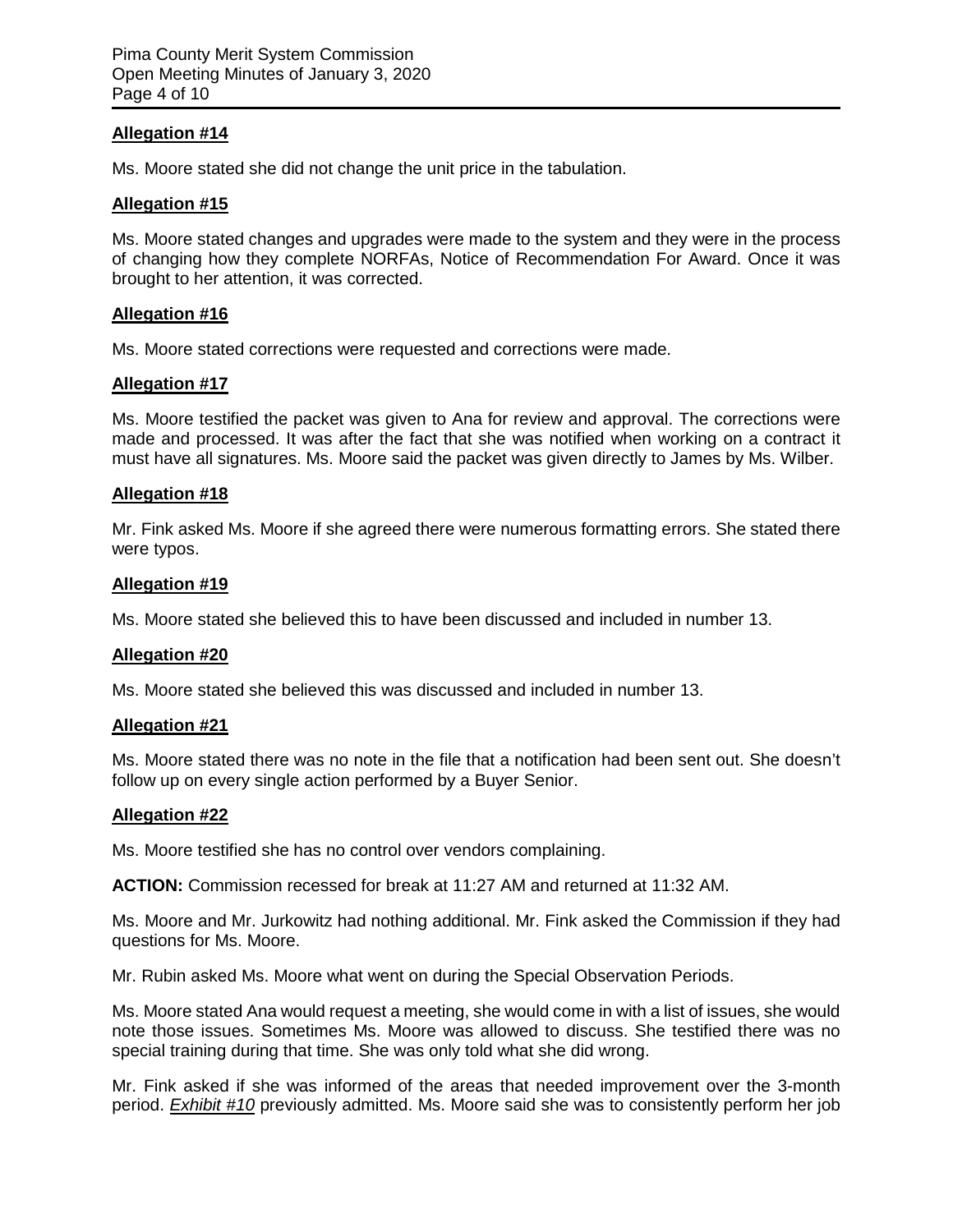duties, understand the Procurement Code and Policies, follow proper procedure during the solicitation process, communicate project issues, update project status, follow Administration Procedure 22-16 time worked, promptly report mistakes or potential issues to manager, perform a full day's work in an efficient and professional manner. Ms. Moore stated Ms. Wilber nit-picked everything she did.

Mr. Fink asked Ms. Moore if she took issue with the three areas in the evaluation marked inconsistent. She stated she performs her work consistent with other POs.

Mr. Fink asked Ms. Moore what she thought was going on. She described Ms. Wilber telling her no one liked her. When Ms. Wilber became her manager she told her they were going to have issues. Ms. Wilber later apologized saying she had come on too strong. Ms. Moore believes Ms. Furphy doesn't like and doesn't appreciate her. She believes Ms. Furphy and Ms. Wilber are taking steps to get rid of her.

Mr. Rubin asked if she was evaluated weekly. She stated there were periods where they did not meet or have weekly meetings.

Mr. Fink asked if she requested a meeting with her supervisor during the Special Observation Period. Ms. Moore said it was not her responsibility.

Mr. Freund asked if she thought the Buyer Senior should have been disciplined for the things she said they did. She stated the Buyer Senior needs to be evaluated on the quality of their work.

Mr. Freund asked if she went to the supervisors for the Buyer Seniors to tell them James was not doing his job right. She stated Ms. Page and Ms. Wilber were involved. Ms. Wilber told her she was responsible for him not performing. Ms. Wilber reassigned Mr. Johnson to Ms. Page and Ms. Waldo for additional training.

Mr. Fink asked if she brought her concerns about Mr. Johnson to her supervisor. She did not inform her supervisor of the issues with her current Buyer Senior.

Mr. Fink asked what she thinks changed being that her evaluations showed her performing adequately from 2014 to 2017. She stated it was the way management performs and what they review.

Mr. Freund asked if Ms. Furphy and Ms. Wilber were put in their positions in 2015.

Ms. Wilber stated she had been Ms. Moore's supervisor since August of 2016.

Mr. Fink asked Ms. Moore to explain what changed in this past year or so. She stated management started looking at different things to account for. Her last performance appraisal, everything was satisfactory. She stated she just doesn't fit in and Ms. Furphy wants to get rid of her. She thinks management and the Procurement Director are micromanagers and have to control everything. She said her clients are pleased with her work overall.

Mr. Fink asked Ms. Moore if she would like to decide whether or not she was ready to rest her case over the lunch break and she stated she would.

**ACTION:** Hearing recessed for lunch at 12:10 PM and reconvened at 1:13 PM.

Ms. Moore rested her case.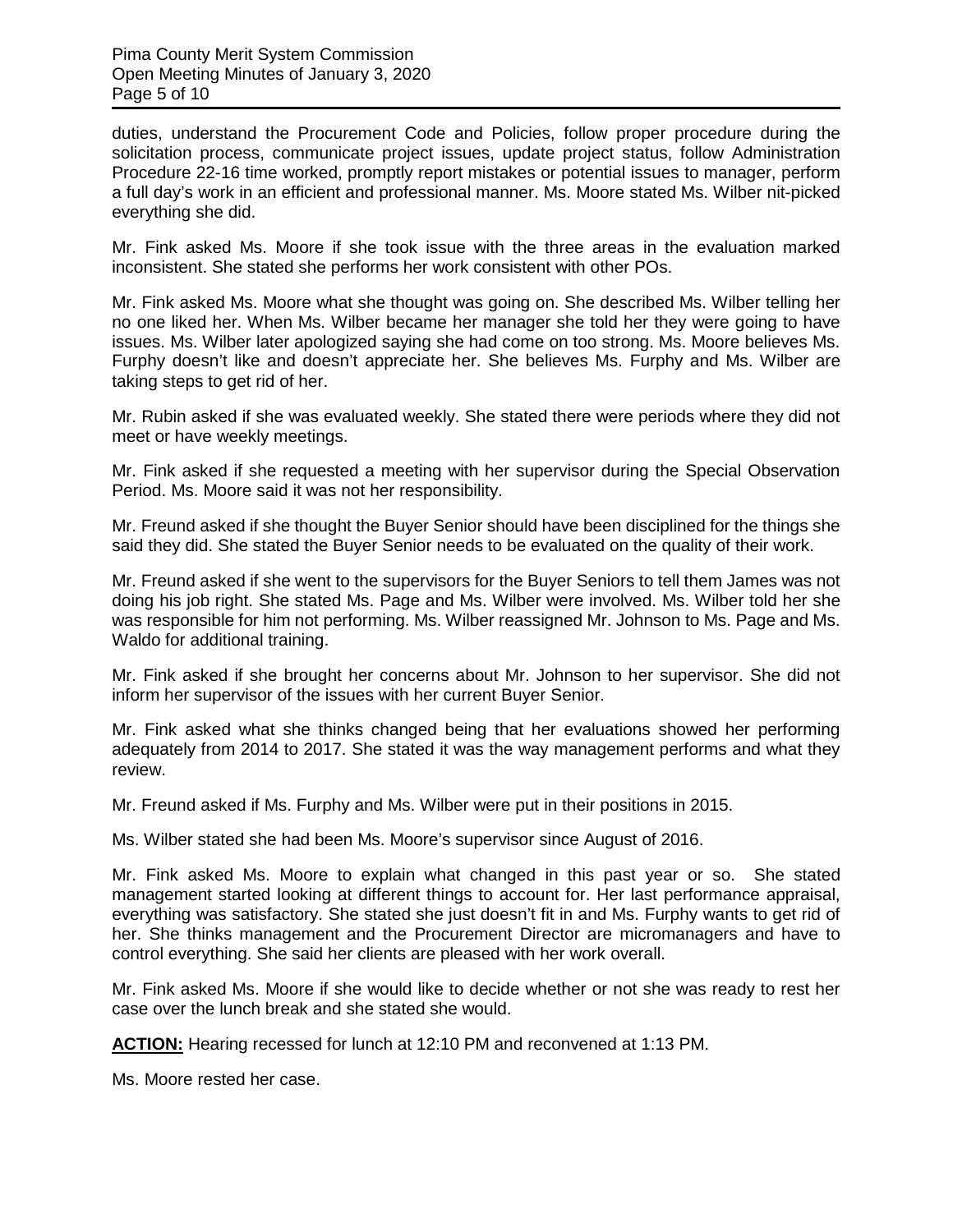Mr. Jurkowitz called Ms. Wilber back. Mr. Jurkowitz asked Ms. Wilber to explain what the issue was with the freeform lines from Allegation 13, why that was important. She explained free form lines are created for an end user to purchase against a contract when there is no commodity line for that item. Ms. Moore created a different description instead of a free from line. Ms. Wilber stated the department needs the free form line to order something that is not listed in the contract. If it is not there, they don't know what to do next. Ms. Wilber testified this should be a basic understanding of Procurement Officers.

Mr. Jurkowitz asked if she addressed Ms. Moore's interaction with her Buyer Senior and specifically whose responsibility is what? Ms. Wilber stated as two POs testified, Ms. Page and Ms. Canizales, POs are held accountable for the work they produce. Contracts are the responsibility of the POs. The Buyer Senior is there to assist them to do those processes. To file paperwork, to route paperwork for signatures. The quality of work they produce is to be reviewed because everything is reviewed by the Procurement Officer. The BOS-AIR document, they may draft it, but the Procurement Officer signs it and reviews their work. It's the same for everything.

Ms. Wilber described the strained working relationships Ms. Moore has with several of her Buyer Seniors.

Mr. Jurkowitz asked Ms. Wilber what the motivation for the Special Observation Period was.

Ms. Wilber said she expects everyone in her department to perform and to produce quality work. She helps and trains whoever needs help. Ms. Moore is not the only person that had to be retrained and has issues with work. Ms. Moore's claim that she is being targeted is untrue.

Mr. Fink asked if she had been given any direction from Ms. Furphy in regards to Ms. Moore. Anything about having a personal vendetta against Ms. Moore. Ms. Wilber said no.

Mr. Jurkowitz asked if the frustration was that she gives direction to Ms. Moore and then it's not followed again immediately afterwards. Ms. Wilber described her meetings with Ms. Moore during the Special Observation Period. She said Ms. Moore would shut down and not respond or she would blame everything on her Buyer Senior. She said Ms. Moore would say that's the way she'd done it and it is what it is.

Mr. Freund asked her to characterize Ms. Moore's workload during the Special Observation Period. Ms. Wilber stated it decreased. She explained she reassigned much of Ms. Moore's work to other POs, but the errors kept happening even with the decreased workload.

Mr. Freund asked about Ms. Wilber's expectations of Procurement Officers and Buyer Seniors. She stated she expects Ms. Moore to look at the policy when drafting a new template and pick what is applicable rather than dumping all the language as it relates to SBE in there.

Mr. Fink asked if Ms. Moore had used her as a resource in the past. Ms. Wilber said she did not prior to the Special Observation Period. When put on the Special Observation Period she improved. Ms. Wilber saw it as a positive sign that Ms. Moore would come to her for advice on issues. She stated the Special Observation Period is to help the employee improve performance.

Mr. Rubin asked how she helped Ms. Moore improve her performance. She described inviting Ms. Moore to sit across from her and explain what was happening. Ms. Wilber said she helped wherever she could as long as she was able to have communication with her.

Mr. Rubin asked why they decided to suspend Ms. Moore on September  $19<sup>th</sup>$  when the Special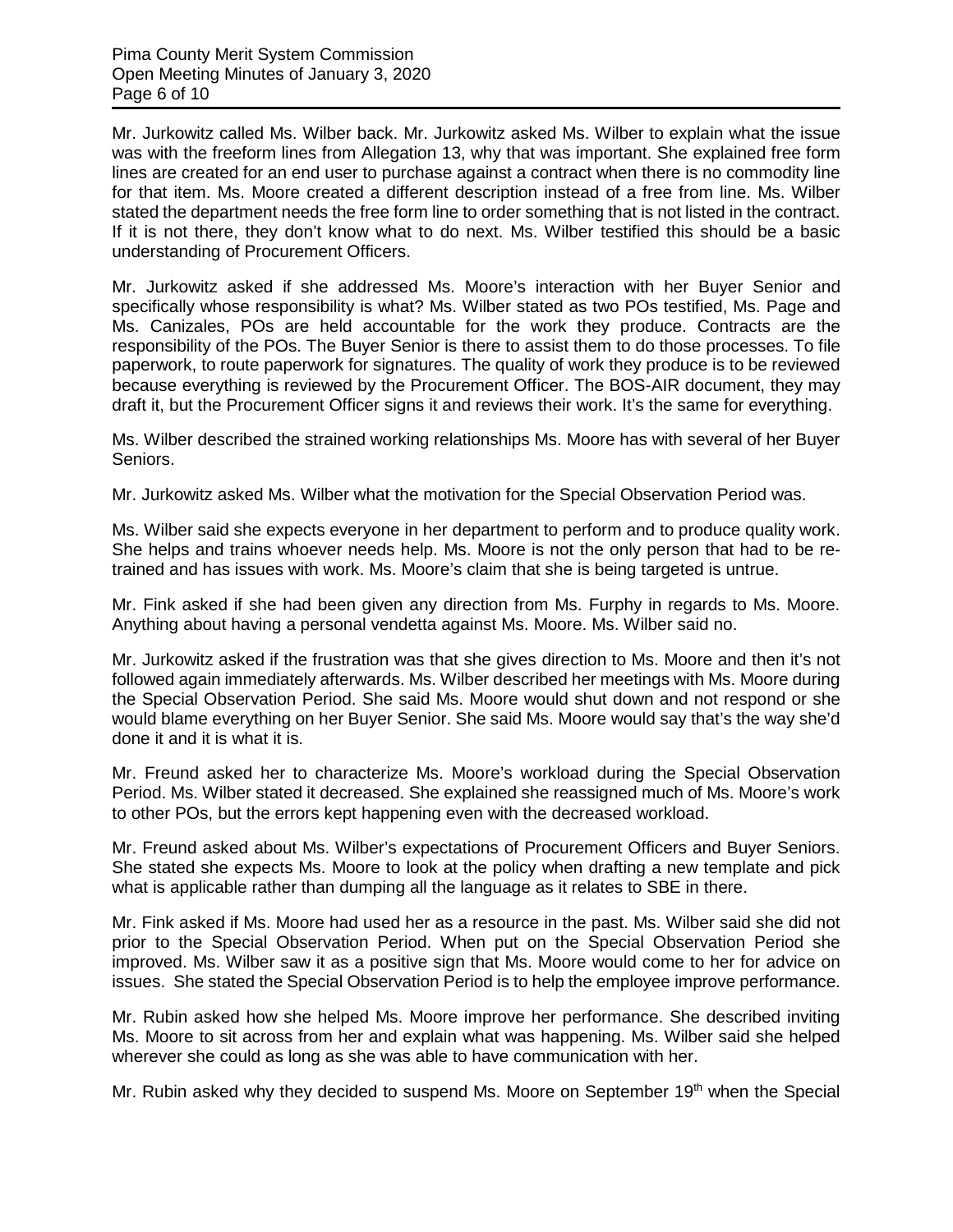Observation Period had ended in August. Ms. Wilber stated she brought up the issue to the Procurement Director. She explained to Ms. Furphy, she could not rate Ms. Moore successful on her Special Observation Period performance appraisal. It took that long because the Procurement Director, herself and another Division Manager worked with Human Resources to figure out what do.

Ms. Wilber testified Human Resources recommended a three-day suspension for Ms. Moore as she hadn't successfully passed her Special Observation Period. She explained it was the Procurement Director's decision to suspend. It was Ms. Wilber's ratings of Ms. Moore that caused her to be suspended.

Mr. Freund asked, since you and Ms. Furphy seemed to have not gone through a suspension before because you didn't know what to do at that point. I'm guessing that at least as long as you and Ms. Furphy have been there that no one else has ever actually had a suspension meted out as a discipline? Ms. Wilber stated no.

Mr. Fink asked, regardless of the outcome of this appeal, what she foresaw transpiring with Ms. Moore in the future. Ms. Wilber said she really didn't know how to answer that question. She has given Ms. Moore two projects and she did not meet the deadlines. She stated she did not have trust in Ms. Moore. She was not working well with the other Procurement Officers.

Ms. Moore began her cross examination.

Ms. Wilber testified Ms. Moore had been involved preparing for the hearing and been out on vacation since being given those two projects.

Ms. Moore asked her what people were saying about her and why they couldn't work with her. Ms. Wilber explained Ms. Moore coming up with her own processes which are different from how people are being trained.

Ms. Moore had no further questions. Mr. Jurkowitz had none.

Mr. Rubin asked if Ms. Waldo's testimony that 95% of errors had to be sent back to the Buyer Senior and 30% of those errors were critical, was that accurate? Ms. Wilber stated no. Ms. Waldo had recently started to review the folders to gain an understanding of where the Buyers needed to be trained. The error rate applied only to BOS-AIRs.

**ACTION:** Hearing recessed for a five-minute break at 2:03 PM and reconvened at 2:08 PM.

Mr. Jurkowitz introduced an affidavit from Paul Robles in regards to Ms. Moore's testimony.

Initial copy was given to Mr. Corey to review and advise the Commission. Mr. Corey stated the Commission can't admit hearsay evidence, but the Commission can consider it, but the weight they give it is up to the Commission as Ms. Moore cannot cross examine.

**ACTION:** *Exhibit #88, Affidavit from Mr. Paul Robles* was introduced by Mr. Jurkowitz and admitted without objection.

Mr. Jurkowitz rests.

Mr. Corey stated Ms. Moore should have the opportunity to testify in regards to the affidavit.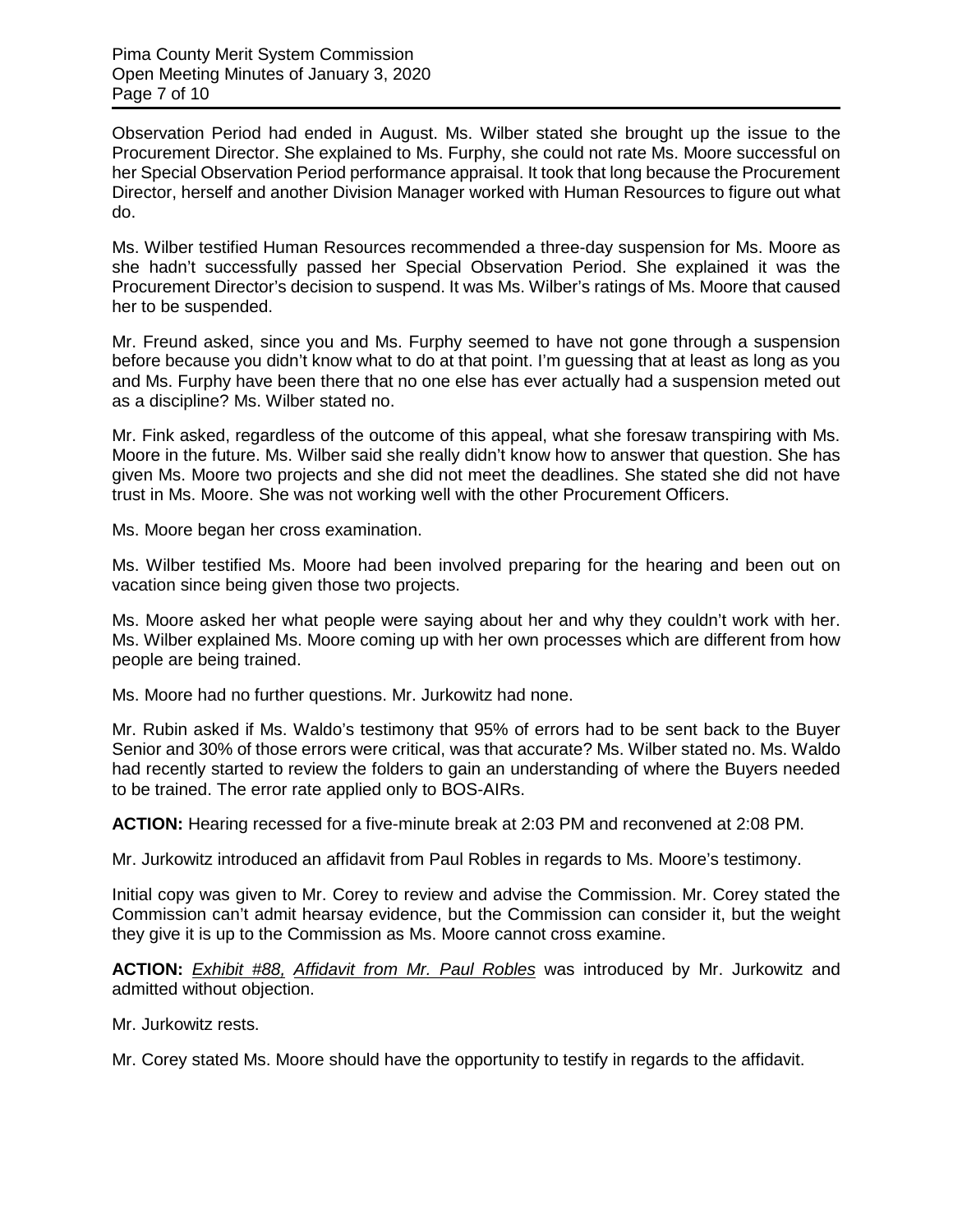Ms. Moore said she stands firm that she directed Mr. Robles to discuss it with Ms. Wilber and the Director at the next managers meeting. She did not direct him to submit the requisition.

Mr. Freund asked if the rules and procedures were changing more often now than in the past.

Ms. Moore stated some of her exhibits show just how often templates and directions given are changed.

# **CLOSING ARGUMENTS**

Mr. Jurkowitz stated other Merit hearings pertained to policy violations and this is hearing pertains to Ms. Moore's work performance. Her work performance is not up to the standards management expects from someone of her knowledge and experience. They are going through progressive discipline to improve her work performance. They issued a Letter of Reprimand in 2018 and the next step would be suspension but they chose a Special Observation Period for six months. This would be her opportunity to improve but it was unsuccessful. The Department moved forward with suspension and is the appropriate action for the Department.

Ms. Moore believes the errors listed in the allegations are routinely committed by other Procurement Officers. The standards should be consistently applied to all Procurement Officers, regardless of length of service in the department and should apply to those who are in the same classification. She believes her performance is good and the performance appraisals are inconsistent. It doesn't lead to incompetency or not satisfactorily performing.

Mr. Jurkowitz stated Ms. Moore points finger to others, i.e. Ms. Wilbur, Mr. Johnson, and other Procurement Officers. There is no insight for her owning the responsibilities of the position and being accountable for her work product. Ms. Waldo testified the buck stops at the Procurement Officer. It's your contract and your procurement process, you own it.

Ms. Moore stated she doesn't believe she has done anything wrong. Previous Management in 2014 graded her work habits as unacceptable by exceeding her award authority regarding the premature exercise of annual renewals, did not follow department NORFA procedure, department practice regarding multiple supplier awards, and award deviated from the published solicitation. This is not new, it's a long standing issue.

Mr. Robles testified there's procedures and there's your way of doing things. It's not new policies being implemented every other week and she can't keep up with them. It's the way she's been doing things and she's not changing.

**ACTION:** Hearing recessed for a break at 2:43 PM and reconvened at 2:55 PM.

Mr. Freund asked Mr. Corey if the 22 allegations prove what the Department alleged. If so, is this an all or nothing proposition.

Mr. Corey stated no, not necessarily. The Commission could decide if some of the 22 allegations were established by predominance of the evidence. Then decide whether or not those constitute just cause for some or all of the disciplinary action imposed.

Mr. Freund stated the Department established the errors alleged did happen. Some of the errors were serious critical issues that had to be addressed and resolved.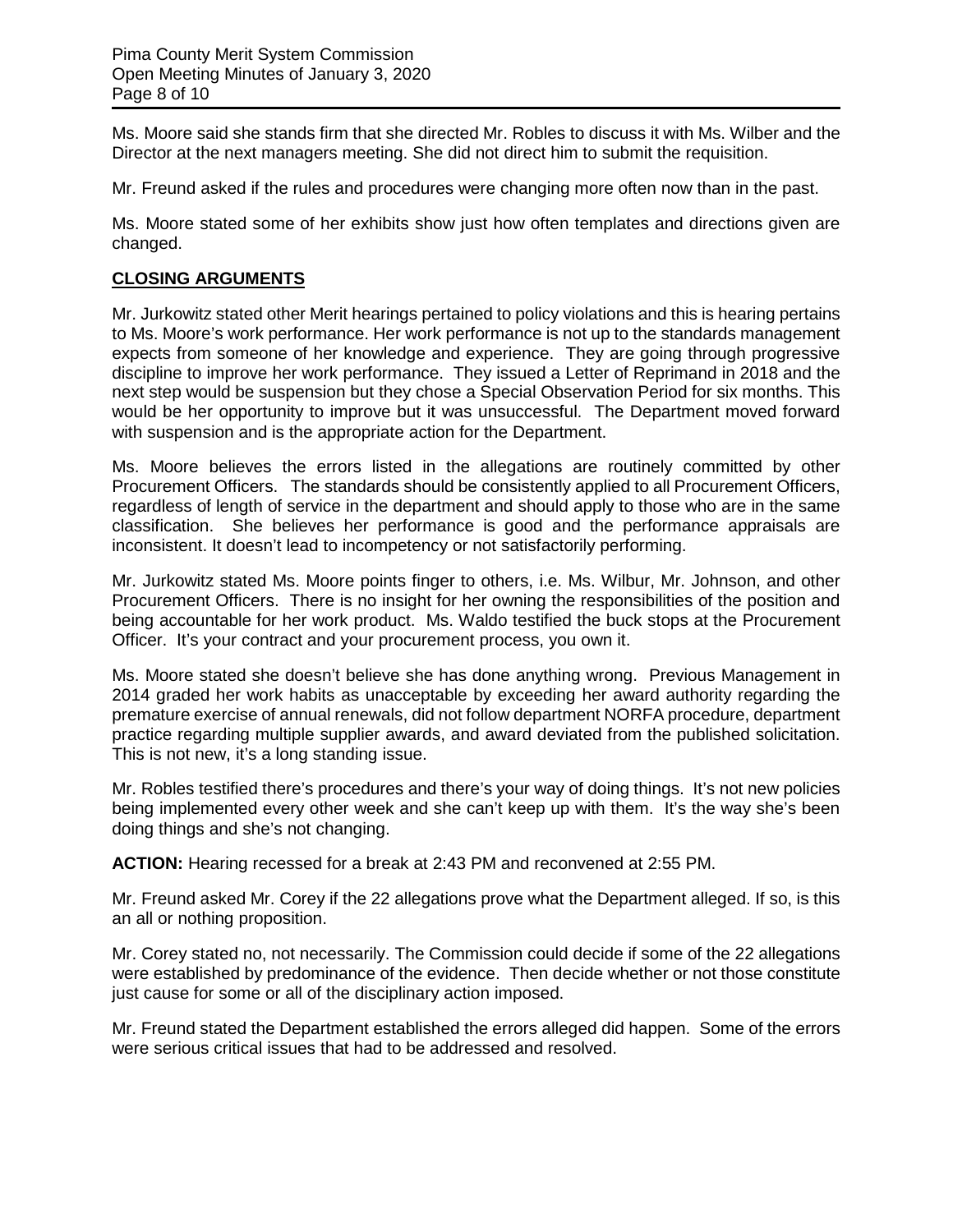Mr. Rubin divided the issued into categories:

- Buyer Senior issues such as typing errors and formatting.
- How to deal with a contract. Ms. Moore thought it should be done one way and Management thought it should be done another way.
- A couple of allegations did not have any merit. Allegation 10 indicated Ms. Moore was late submitting. She was late on three of the things. Something was noted on one page and there were no other pages. It was difficult to conclude that was a valid issue. Allegation 20 was about past comments being left in. It took a week before anyone could explain why it had to be retyped when it was already in the document.

Mr. Rubin stated some discipline is appropriate but did not support the 3-day suspension. He thought a written warning would be sufficient and is open to discuss with the other Commissioners.

Mr. Fink did not want to review each allegation individually. He said four of the allegations reference typing errors and those could be disregarded because we all make typing errors. Critical typing errors are different and those have merit. The critical typing errors were included in the allegations and should not have occurred.

He did not give merit to allegations 10, 20, and 22.

- In allegation 10 the supervisor logged three past due requisitions and provided reference numbers. There was no documentation for him to make a determination if Ms. Moore was out of line with other Procurement Officers.
- Allegation 20, comments were left in the RQM that were no longer applicable. There wasn't sufficient evidence to make a determination.
- Allegation 22 was a complaint from a vendor and pertained to the interpretation of the contract. He asked Ms. Wilbur her interpretation and it was similar to his interpretation. The vendor could have interpreted it proper way and he didn't think that was a violation either.

Mr. Fink thought suspension was the next proper step and he was not open to anything less than suspension without pay. He was open to discuss the number of days to be applied to the suspension.

Mr. Rubin stated he would agree to a one-day suspension.

FOR THE RECORD: Mr. Corey said Disciplinary Action does not include written warnings. There is a Letter of Reprimand which is considered formal discipline or there could be verbal counseling or Letter of Counseling which…

In reference to the number of days for suspension, Mr. Freund would be willing to go with twodays. Mr. Fink initially thought three-days was sufficient but compromised with two-days. Mr. Rubin wanted one-day. Mr. Fink informed Mr. Rubin that was his prerogative with no hard feelings. He asked if anyone wished to make a Motion.

**ACTION:** Mr. Freund made the following motion: Mr. Chair, I would move that the Commission find that the appellant, Jennifer Moore, knew or should have known that her conduct could have resulted in disciplinary action, that the appeal of Jennifer Moore be sustained as to the discipline